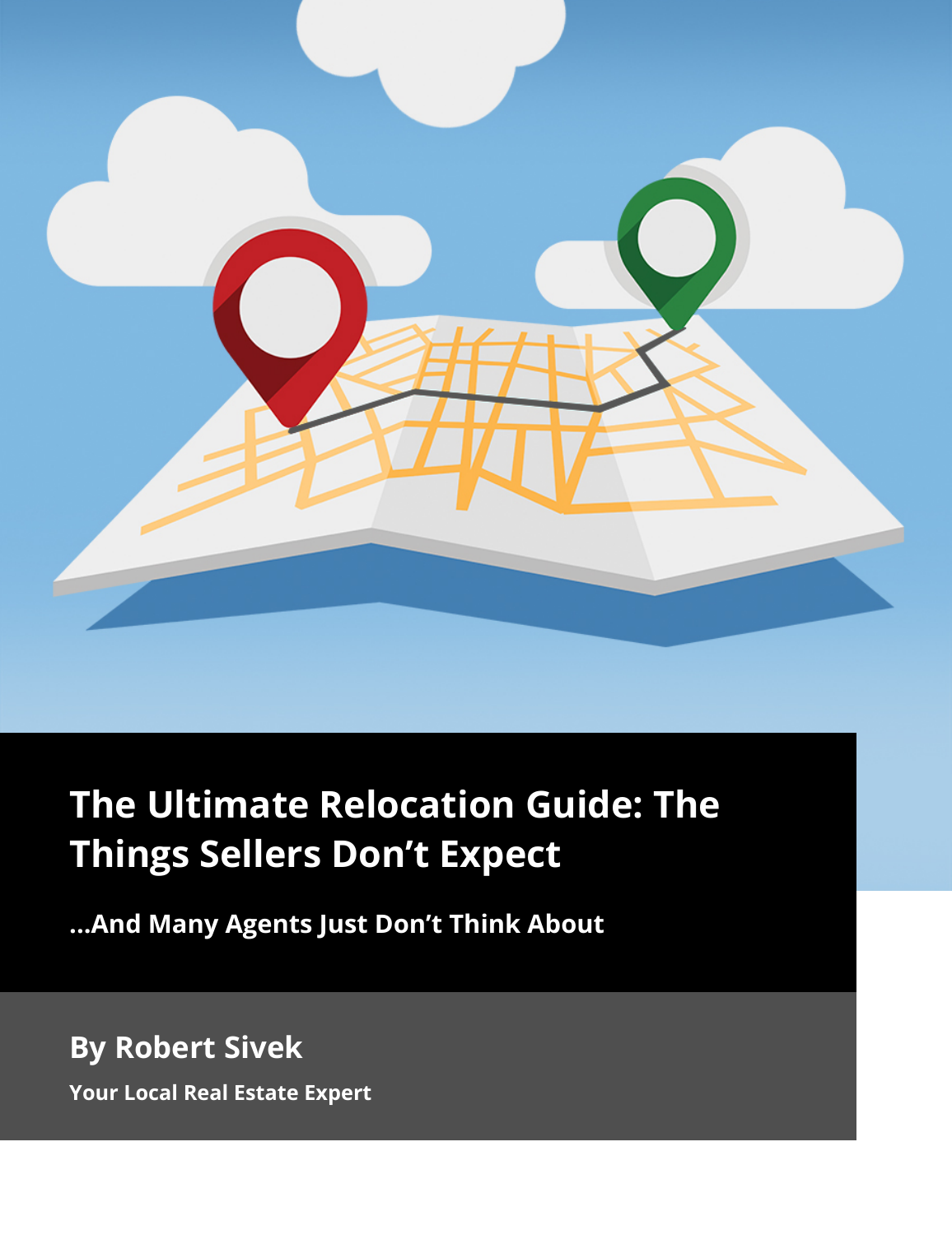## **Table of Contents**

| 1. Preface                                                               |                |
|--------------------------------------------------------------------------|----------------|
| 2. Do You Have A "Relo Package"?                                         | $\overline{2}$ |
| 3. You Don't Have To Use "Their Agent"                                   | 3              |
| 4. Benefits Aren't Always Beneficial                                     | $\overline{4}$ |
| 5. If You Don't Have A "Relo Package"                                    | 6              |
| 6. "All Aboard?!"                                                        | $\overline{7}$ |
| 7. Pricing Your Home When Relocating                                     | $\overline{9}$ |
| 8. Get Packin'                                                           | 11             |
| 9. Movers (And "Shakers"?)                                               | 13             |
| 10. All The World's A Stage                                              | 14             |
| 11. Just Checkin'                                                        | 16             |
| 12. Timing Your Sale (As Perfectly As Possible)                          | 17             |
| 13. Selling Your Home As Quickly As Possible And For As Much As Possible | 19             |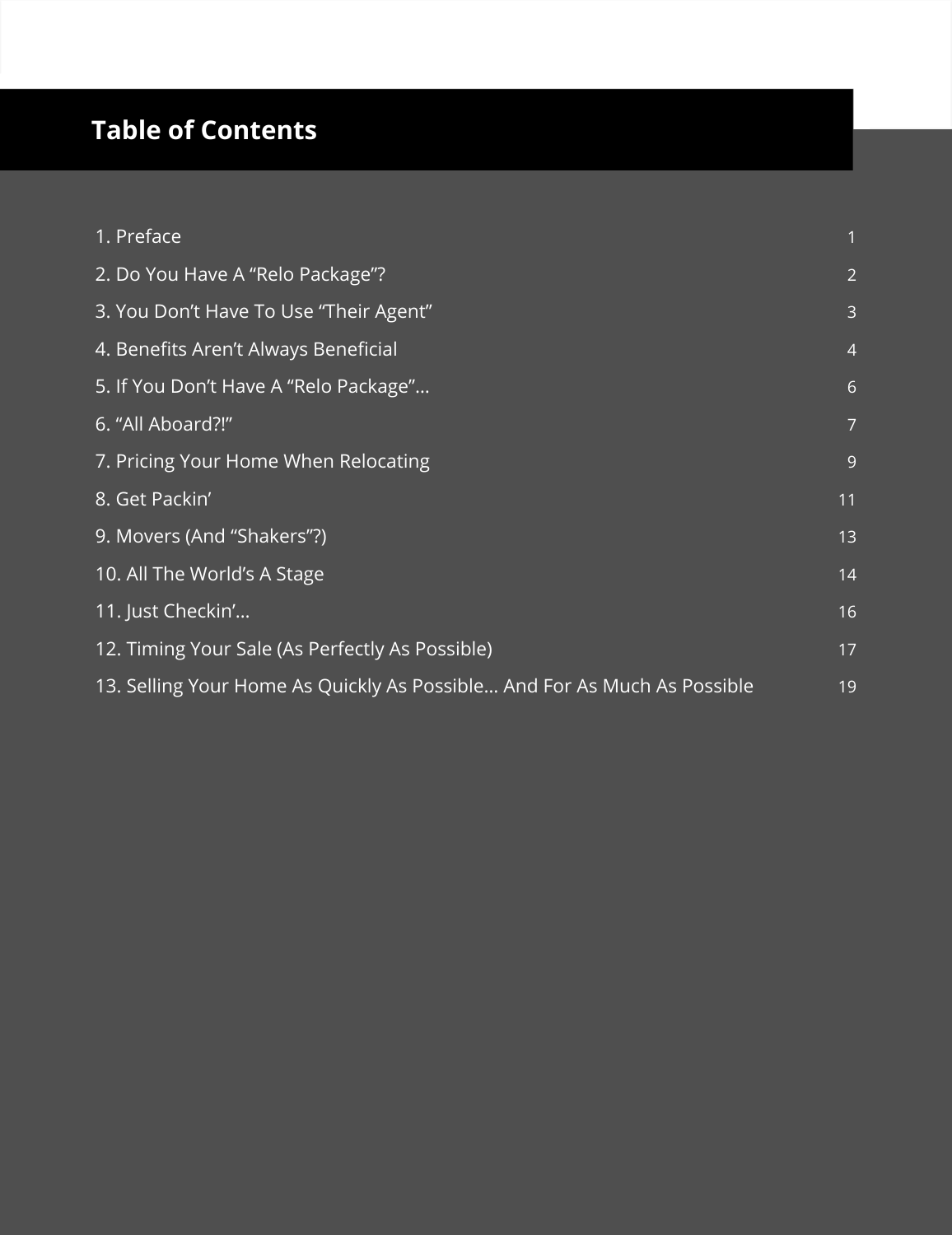#### <span id="page-2-0"></span>**1. Preface**

It can be stressful to sell your house when you're just moving across town, but when you're planning to relocate out of the area, it can be even more so.

There are a lot of things to consider beyond what most homeowners have on their mind or have to deal with when they sell a house.

This can lead to some costly mistakes or at least make for a frustrating experience.

Frustration is one thing (although it's ideal if you can avoid that too), but the last thing you want to do is lose money on the sale of your home due to things you just didn't even think would cause any issue.

That's why I created this booklet, and it's specifically for people who are selling their home due to relocating out of the area.

Hopefully your move out of the area is for some exciting reasons, and hopefully this book will help you get there as stress-free as possible.

By the way, I'm a totally approachable, living, breathing human being...not just some famous author, lol. So if you have any questions as you read this, feel free to reach out by phone or email!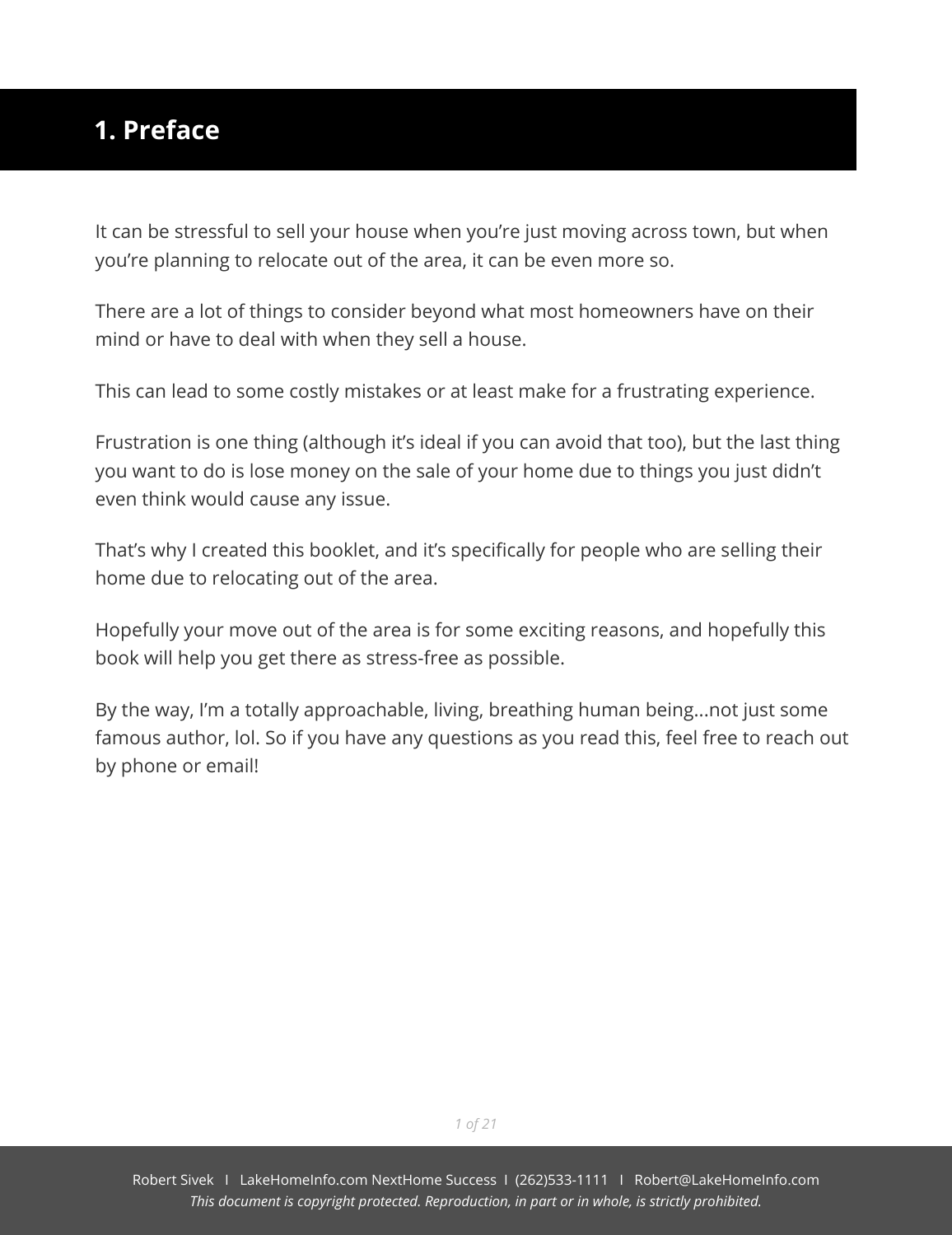#### <span id="page-3-0"></span>**2. Do You Have A "Relo Package"?**

Not everyone selling their home and moving to a new area is doing it due to a career change, but it's a pretty common reason.

And when they do, there's always a chance that the company they're moving for will offer a "relocation package" — AKA "relo package" if you want to sound like this isn't your first rodeo.

However, a relocation package isn't offered to *everyone* who is being asked to relocate for a job. So, this might not apply to you at all.

The thing is, in the excitement, some people rush right into the process of getting their home listed for sale before knowing whether or not they *do* have a relo package...only to find out once they've already started the process and made some decisions. Doing this can lead to unexpected issues and, perhaps, a loss of the benefits the company is willing to offer.

So, if you're selling your home in order to move to a new area for a particular company and you don't know whether or not you're entitled to a relo package, make sure to ask the company and find out before moving forward any further.

**Pro tip:** If you do not have a relocation package, feel free to skip right past the next few pages and on to section 5!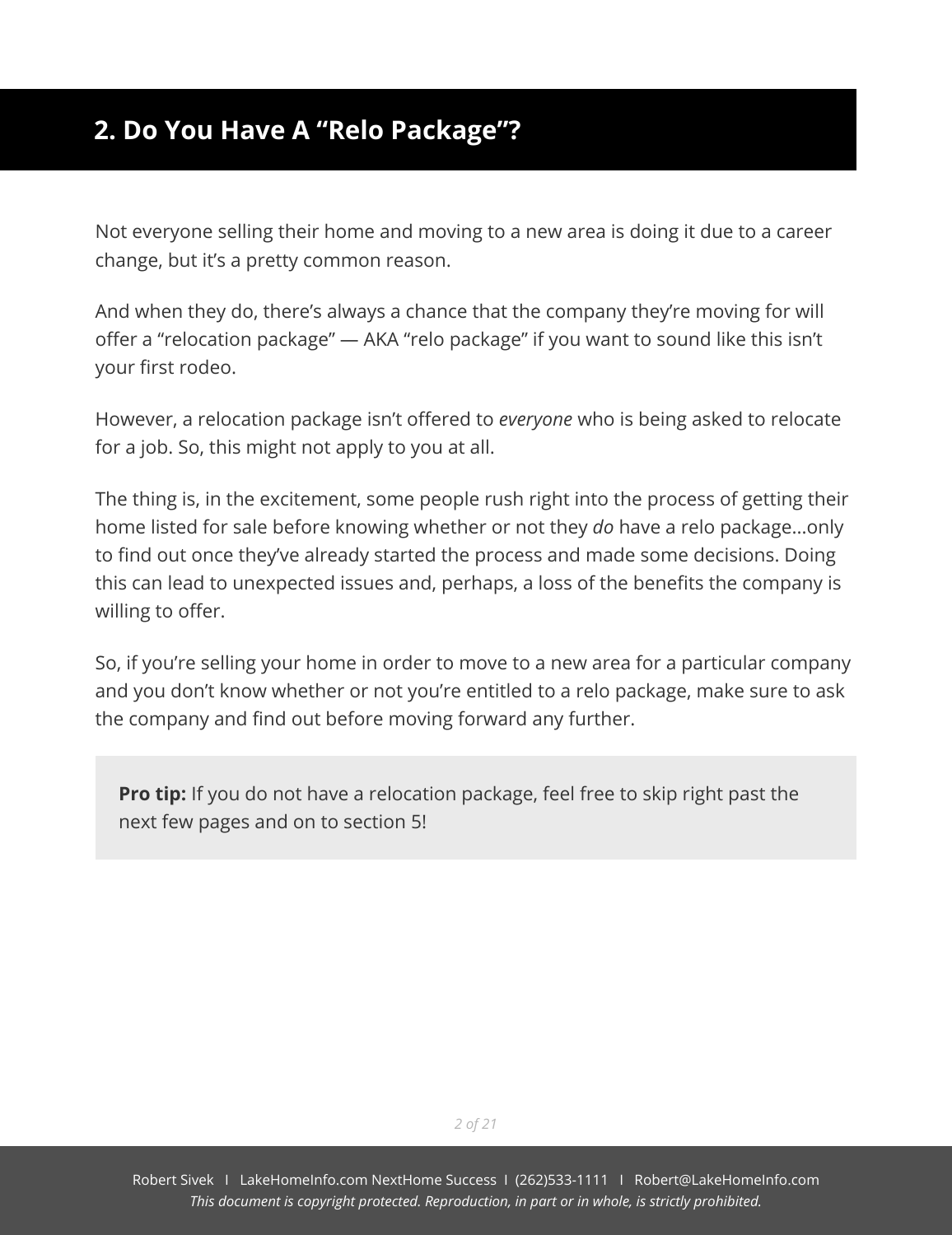#### <span id="page-4-0"></span>**3. You Don't Have To Use "Their Agent"**

If you are offered a relo package, chances are good that the relocation company (and/or your employer) will more or less lead you to believe that you *have* to use one of their "approved" real estate agents to remain eligible for the benefits of the relocation package.

They'll typically give you three agents, from different companies, to choose from. In this respect, they do give you *some* choice.

They claim the agents are "certified" or trained in relocation practices...but that could simply be a few hours of in-class or online training. While the agents they recommend are "approved" by them, that doesn't necessarily mean that they're the best agents to choose from. (It also doesn't necessarily mean that the agents they refer to you *aren't* great agents.) It mostly just means that the agents they are recommending are in their system and have agreed to pay a referral fee back to the relocation company.

#### **Considering the fact that this is likely your biggest asset, you shouldn't necessarily just go with whomever the relo company refers to you.**

My best recommendation is for you to do your research and choose the agent *you want to represent you throughout the process. If the agent you find and choose isn't already approved by the relocation company, they can usually get approved by simply making a phone call or two and filling out some paperwork.*

*3 of 21*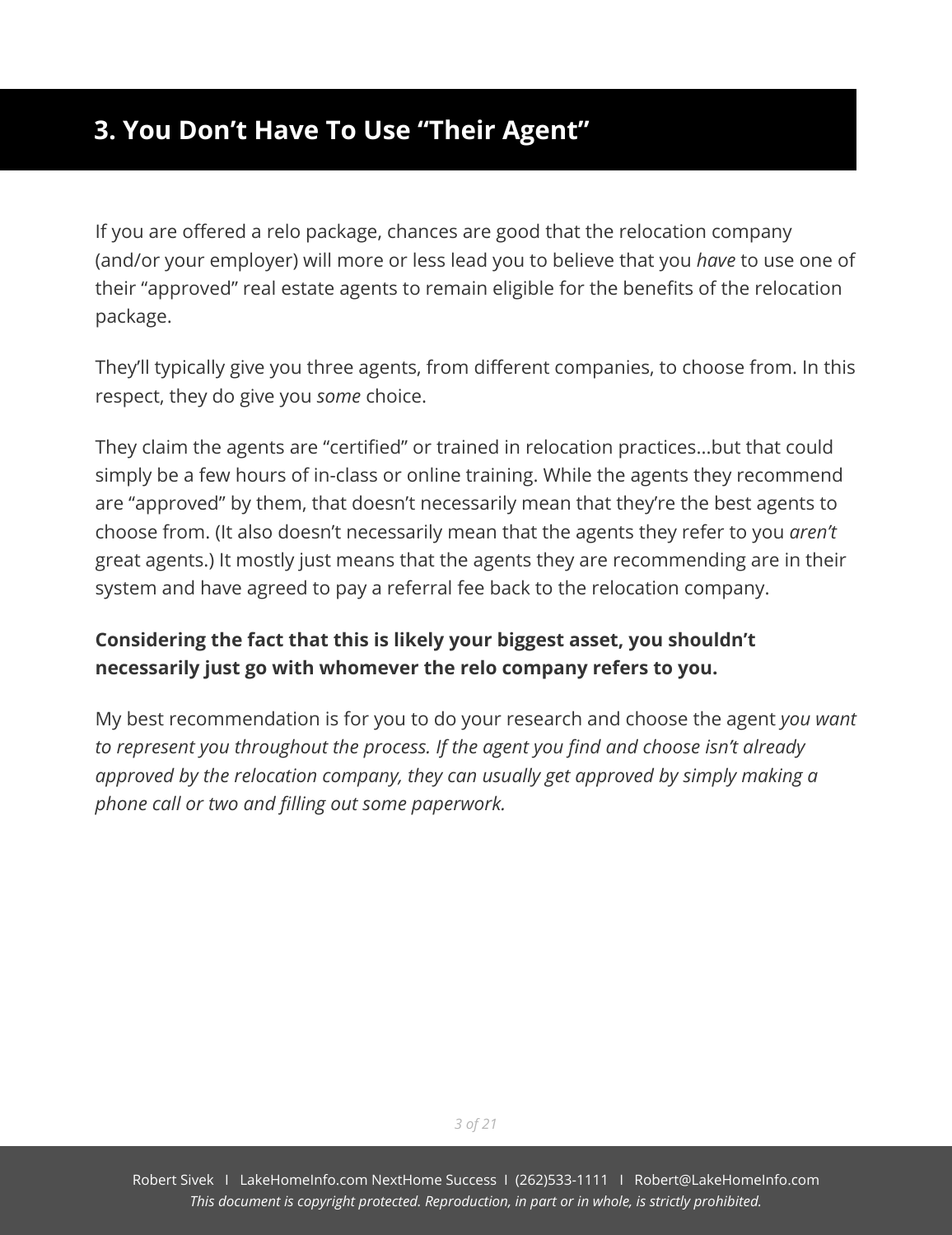<span id="page-5-0"></span>*One last segment on relocation packages…*

*Getting offered a relocation package seems like a pretty sweet deal to most people, and they just sign on the dotted line before truly reading through the entire agreement and understanding exactly what the benefits (and costs) are.*

*Relocation packages differ. They don't all offer extensive benefits. So, sometimes they sound better than what you're getting when considering what you have to give up.*

*The costs to you can be subtle and only realized once you've already signed the agreement and are in the middle of the process.*

*Some of the "costs" could very well be financial. For instance, in some cases, you are basically paying for these benefits since they're often getting paid to you out of your own equity. For example, the relo company requires a hefty referral fee from the real estate company and agent. This fee is then used to provide or subsidize your benefits.*

*But other "costs" could be in the form of a loss of control over major decisions about the sale of your house. For example, you can find yourself being pressured by the relocation company to sell your house for less than you might have wanted to...just to expedite the sale.*

*There are a lot of ins and outs with these agreements. More than I can get into in this booklet.*

*But one of the most interesting (if not concerning) requirements of many relo packages is that you're not supposed to discuss the terms or benefits of the package with anyone including your real estate professional. And, in turn, the "approved" agents the relocation company refers to you aren't allowed to discuss the terms or benefits of their agreement with the relo company.*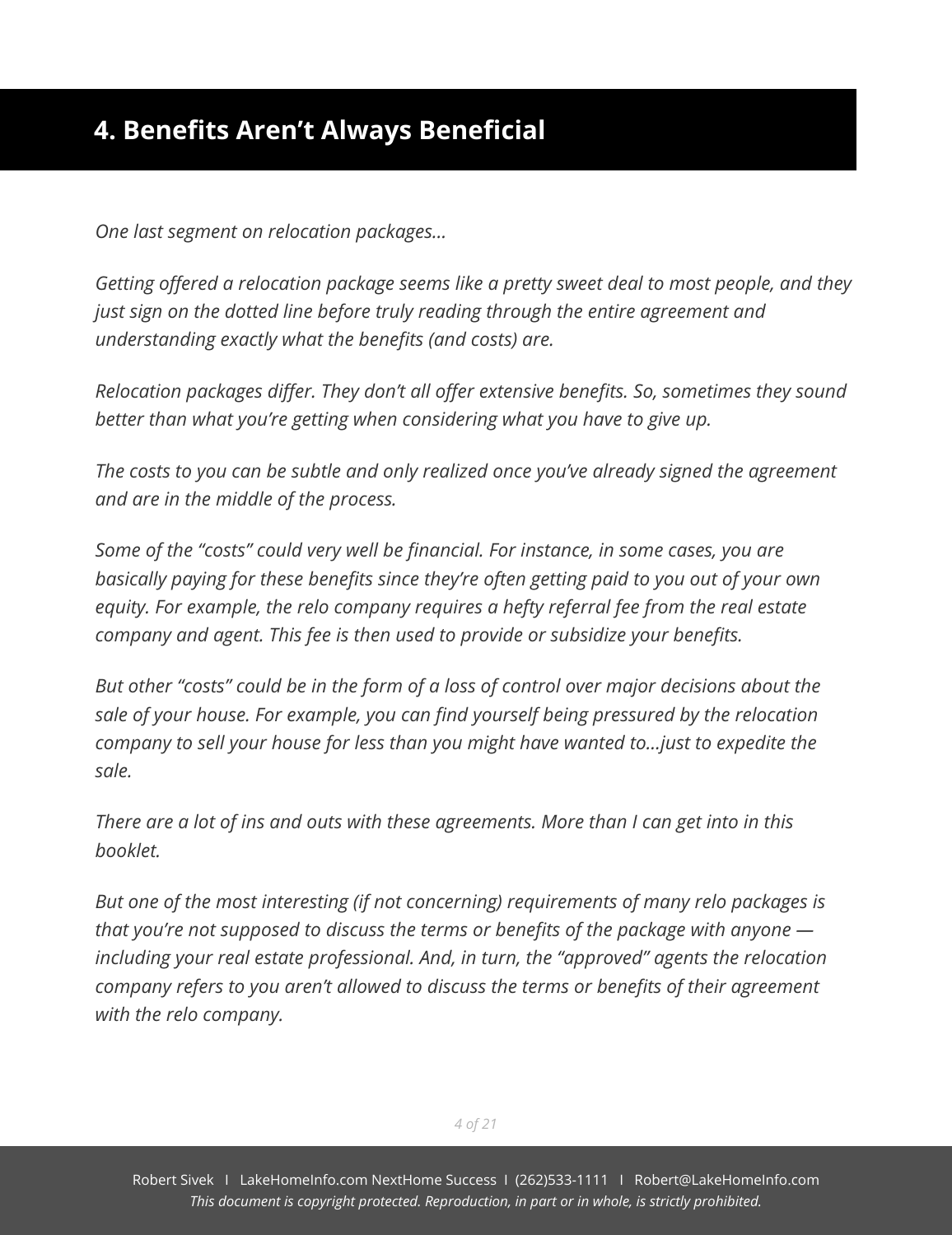*So, it's kind of on you to analyze whether or not the package being offered is worth the costs. Just make sure to do so before you sign on the dotted line because once you do you're at their mercy.*

*5 of 21*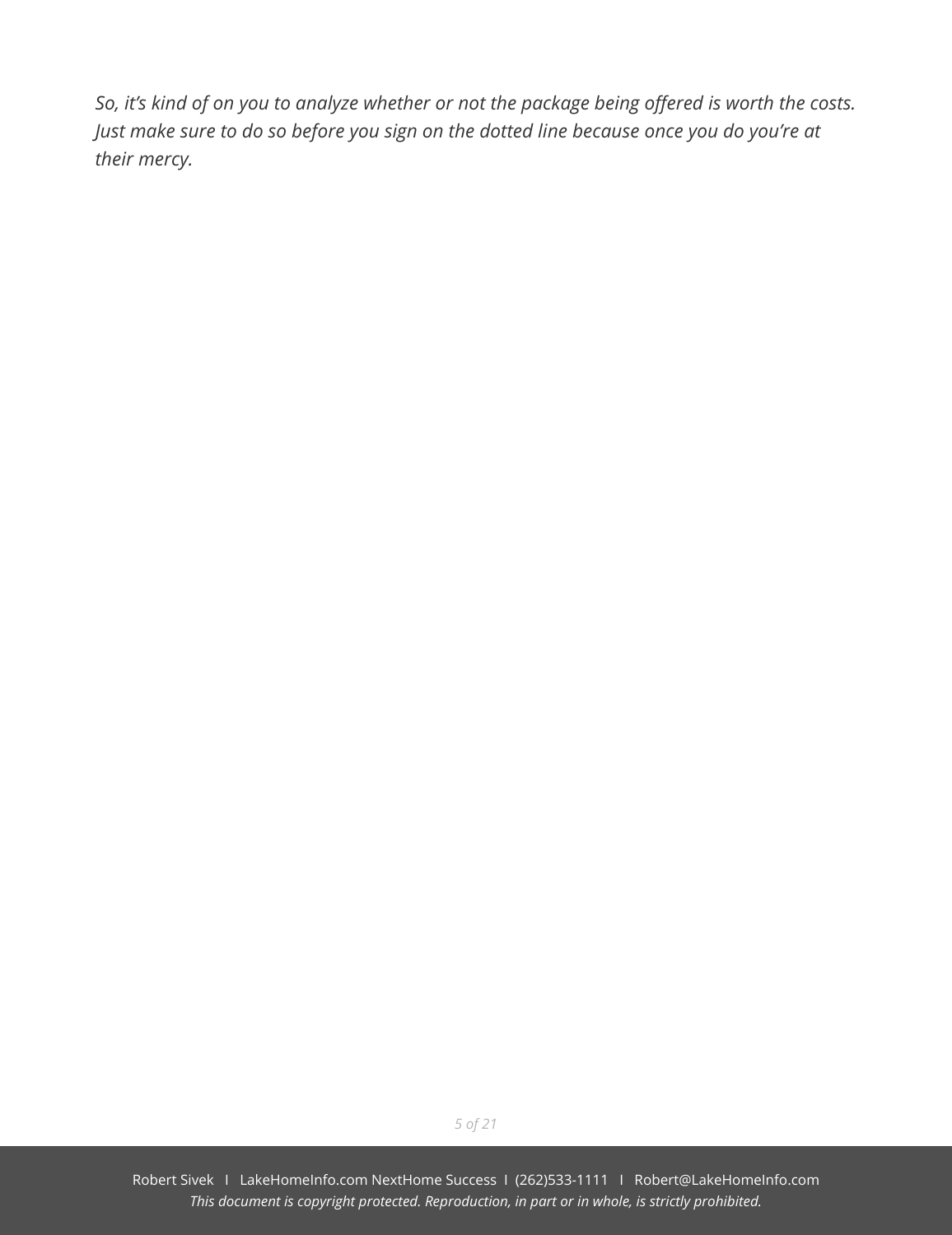### <span id="page-7-0"></span>**5. If You Don't Have A "Relo Package"…**

*Don't be upset if you don't have a relo package. If you even skimmed through the sections above that covered relo packages, you probably see they're not always as great as they seem on the surface.*

*On the contrary, you might actually be better off since you have total control over your decisions throughout the process and have more say on how your home equity is spent.*

*While you will certainly have lots of things on your mind, the most important thing you should focus on is hiring an agent who truly understands how to handle a sale due to relocation. That'll help take your mind off of all real estate related issues and even some that aren't directly real estate related.*

*Plenty of real estate agents can list and sell a house under "normal" conditions, but handling the sale of a home for someone who is relocating out of the area is a bit trickier. There's simply more to know, think about, and advise clients on. While this booklet covers a sampling of some of these things, please don't take this as an entire list.*

*OK, let's get into some of them…*

Robert Sivek I LakeHomeInfo.com NextHome Success I (262)533-1111 I Robert@LakeHomeInfo.com *This document is copyright protected. Reproduction, in part or in whole, is strictly prohibited.*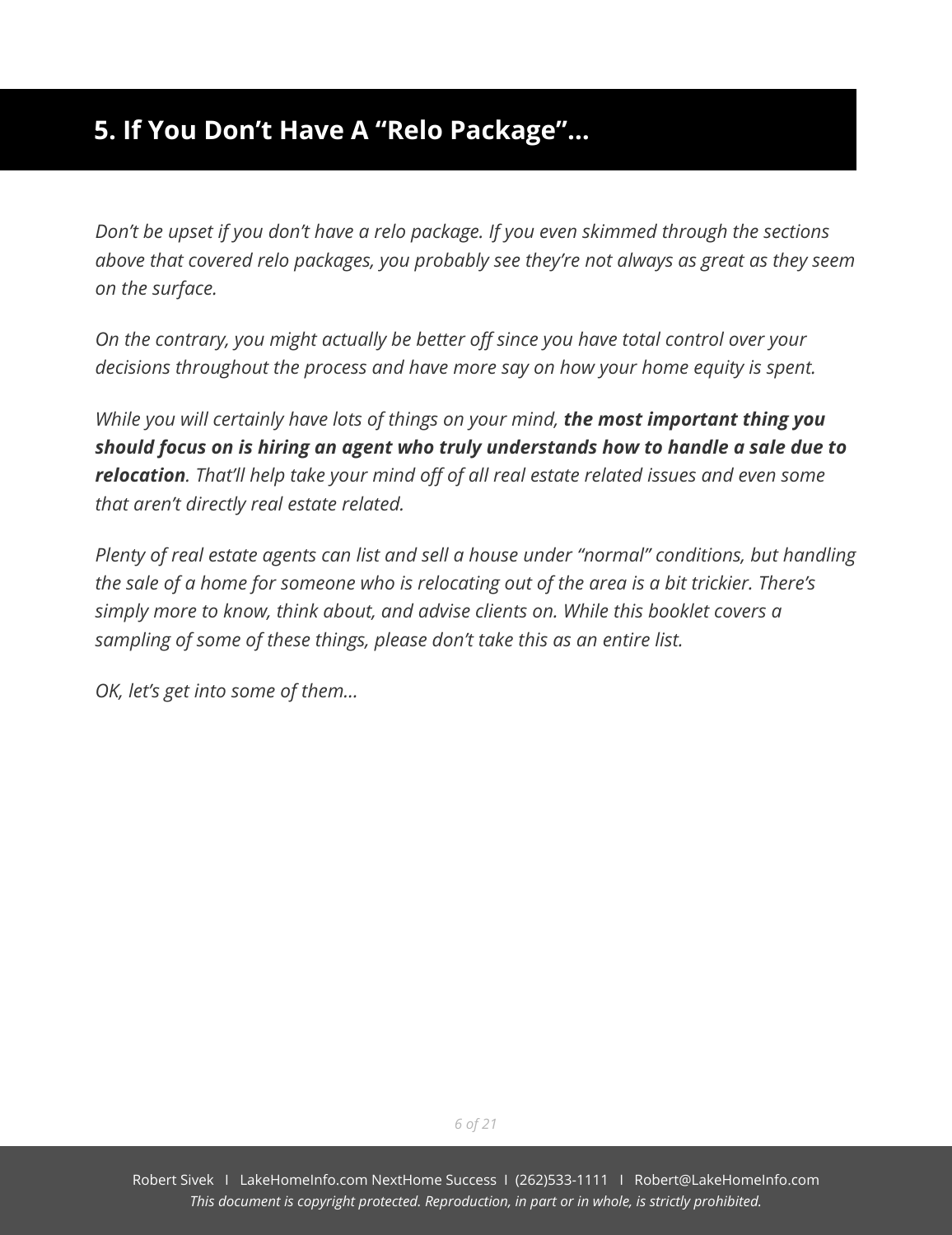## <span id="page-8-0"></span>**6. "All Aboard?!"**

*No matter what your reason is for relocating, and no matter how excited you are, not everyone involved in the move may be excited and happy about it.*

*If you're single, and your move doesn't involve anyone else, then this isn't much of a concern. But many times a relocation involves a spouse, significant other, and/or children...and even pets.*

*Moving is stressful no matter the circumstance. Just moving within the same general area can change someone's life. New neighbors. New schools. New routines. But if you move to an entirely new area, it can be even tougher.*

*Hopefully everyone involved in your move is on the same page and supportive of each other. But sometimes appearances can be deceiving. So even if it seems like everyone is fine and dandy, you may want to make sure. And if you're the one who's not entirely happy, make sure you say something. The move may not be avoidable, but at least be open about how you're feeling.*

*Sometimes pent up feelings and anxieties can cause the sale of your home to take longer than it should, or even prevent it from happening, because someone in the family is causing issues. It may not even be obvious; it can be quite subtle. And since you (and even many real estate agents) don't deal with this on a regular basis, it can be hard to pinpoint what exactly is causing the issues.*

*Some of the issues could be:*

- *Making it difficult for buyers to see the home*
- *Being disagreeable about accepting a solid offer on the house*
- *Illness and/or depression*
- *Arguments and fighting (outside of the norm for the family)*

*You can do a lot of damage control by just having open conversation with everyone involved*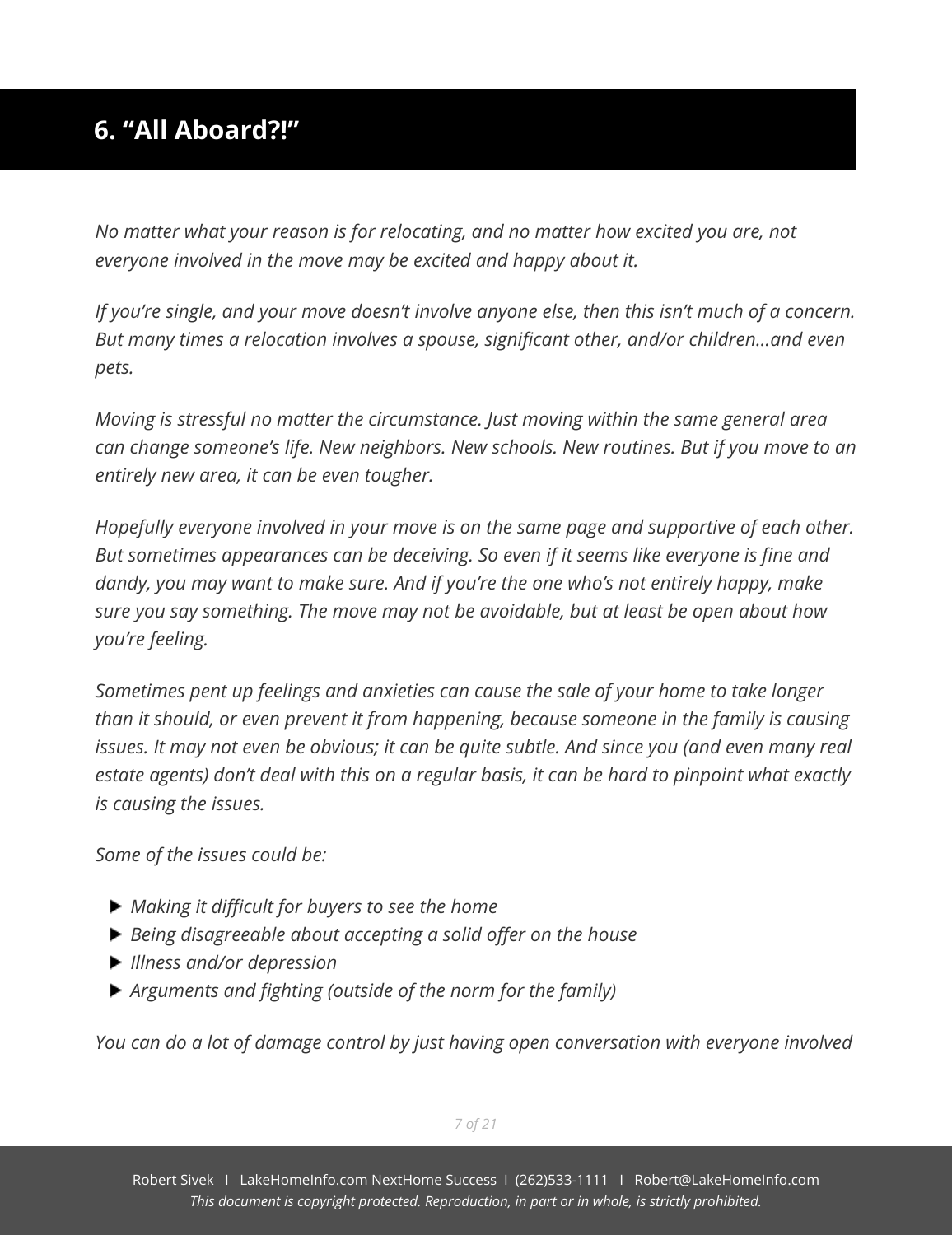*and letting them feel how they feel. And to be heard. A little love, compassion, and understanding can go a long way.*

*8 of 21*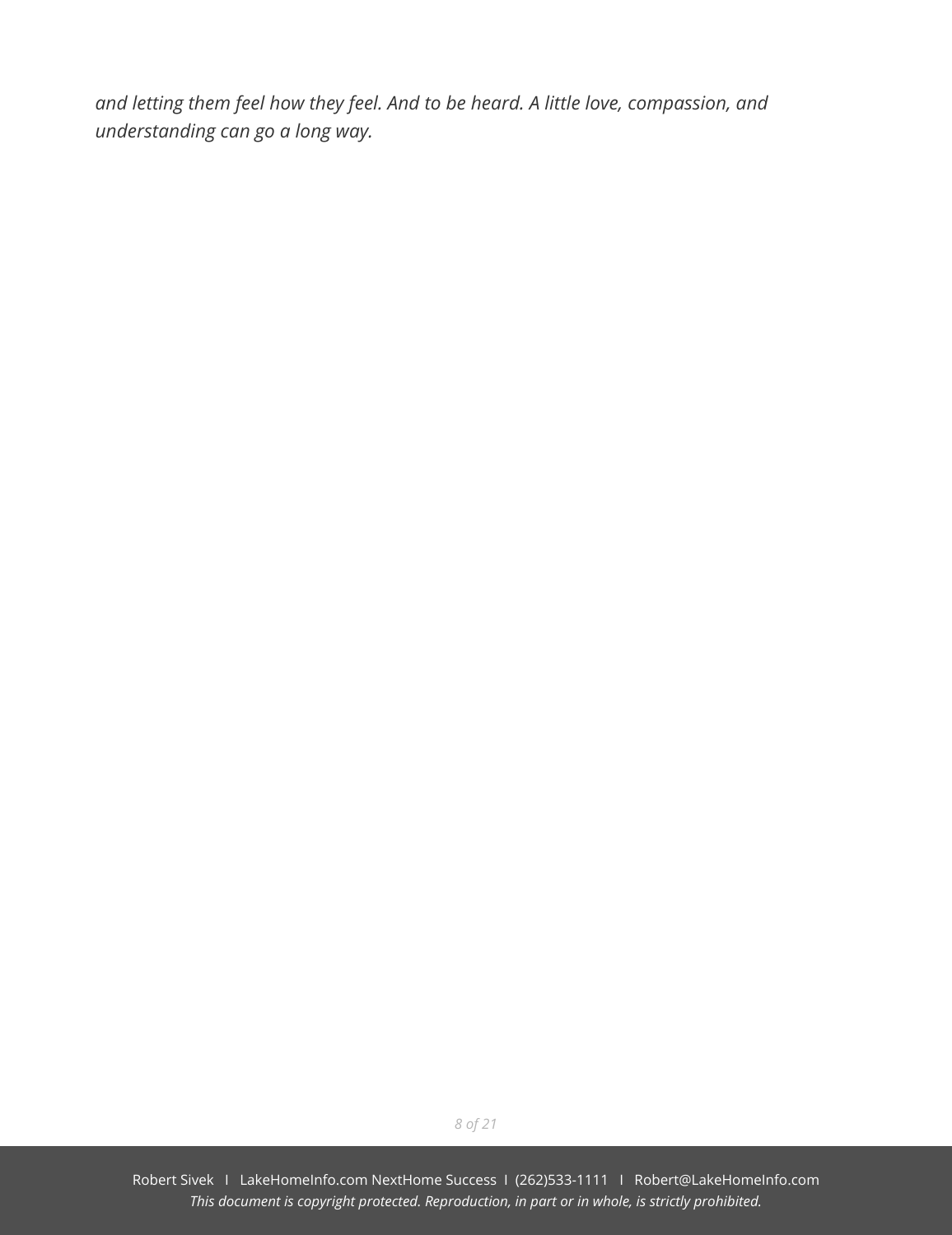## <span id="page-10-0"></span>**7. Pricing Your Home When Relocating**

*Whenever you're selling a home, pricing it appropriately is critical...yet it's something many homeowners don't do.*

*When you're not moving out of the area, and you have the option of taking your house off the market and deciding not to sell, that's not the worst thing. (Although it does have some lasting effects on the saleability and value of the house.) But when you have to sell because you need to move out of the area, pricing is even more critical.*

*As a homeowner, your primary concern when talking about pricing is probably that you don't want to price it too low. That's natural. Everyone wants to sell their home for as much as possible. But underpricing your house is highly unlikely. The most common mistake homeowners make is to overprice their house.*

#### *Overpricing your house almost always leads to:*

- *Your house not selling quickly (or at all)*
- *Several price reductions*
- *Eventually selling for less than you would've gotten if you priced it correctly up front*

*But when you add moving out of the area into the mix, you can end up losing even more money. That's because time is of the essence, and you simply need the house sold. This could be due to the move date or the need to line up a house or rental in the new area. Or it could be simply out of frustration after too much time has passed, leading you to lowering your price or accepting a lower offer than you should.*

*Just make sure you are objective and careful when pricing your home right from the start. As long as you have a thorough and thoughtful market analysis done by a real estate agent, you should be fine as long as you heed the advice of the agent.*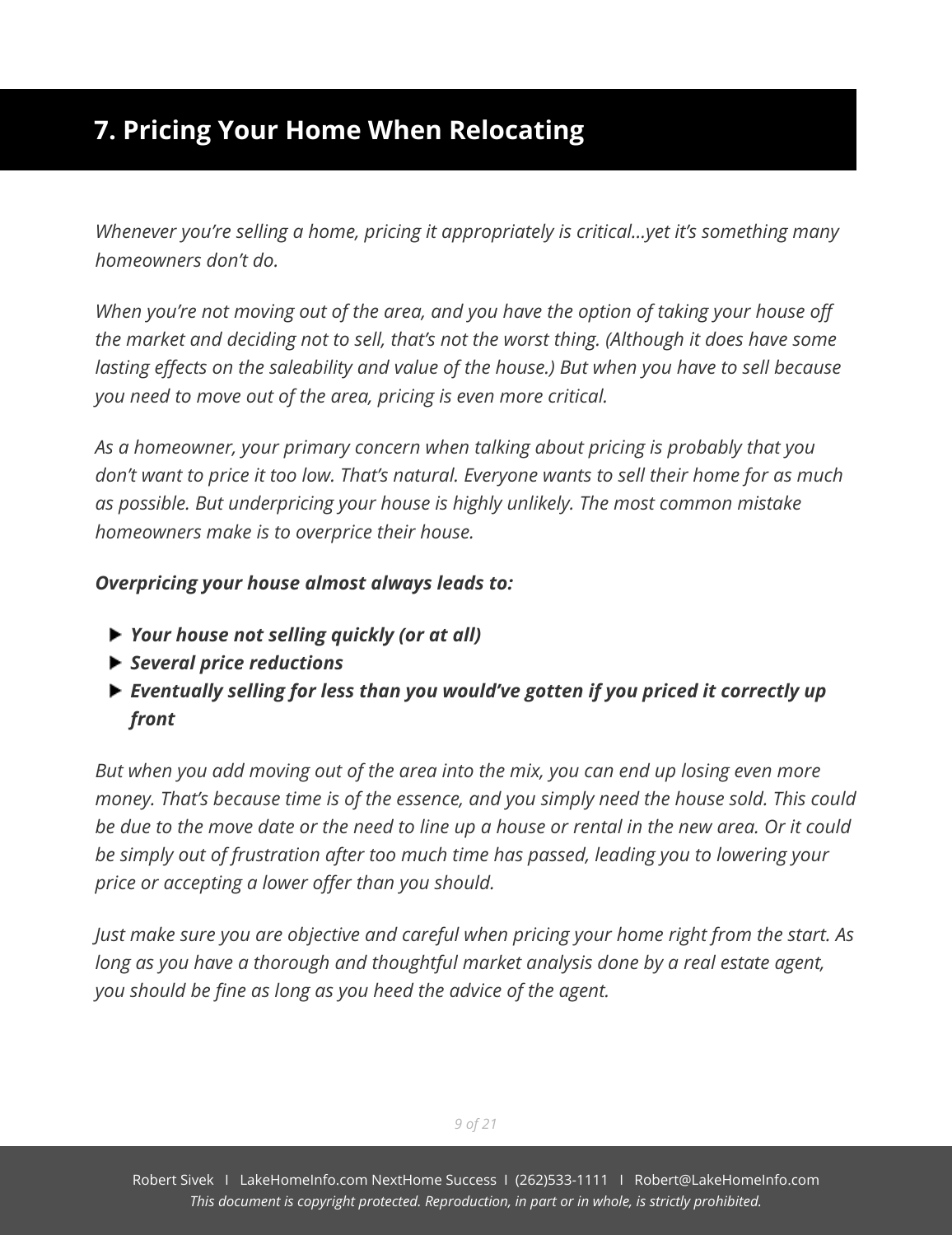*Pro tip: I mentioned it earlier, but if you have a relocation package, the relo company may pressure you to lower your price more quickly than you may want to or need to in order to expedite the sale. And if you have a "buyout," which is when they buy the house from you if it doesn't sell quickly enough, they may cause you to accept a lower amount than you could or should get. This is all the more reason to price it appropriately from the start. This is an extremely deep topic, and I encourage you to discuss this further with a real estate agent who is knowledgeable about these issues.*

*10 of 21*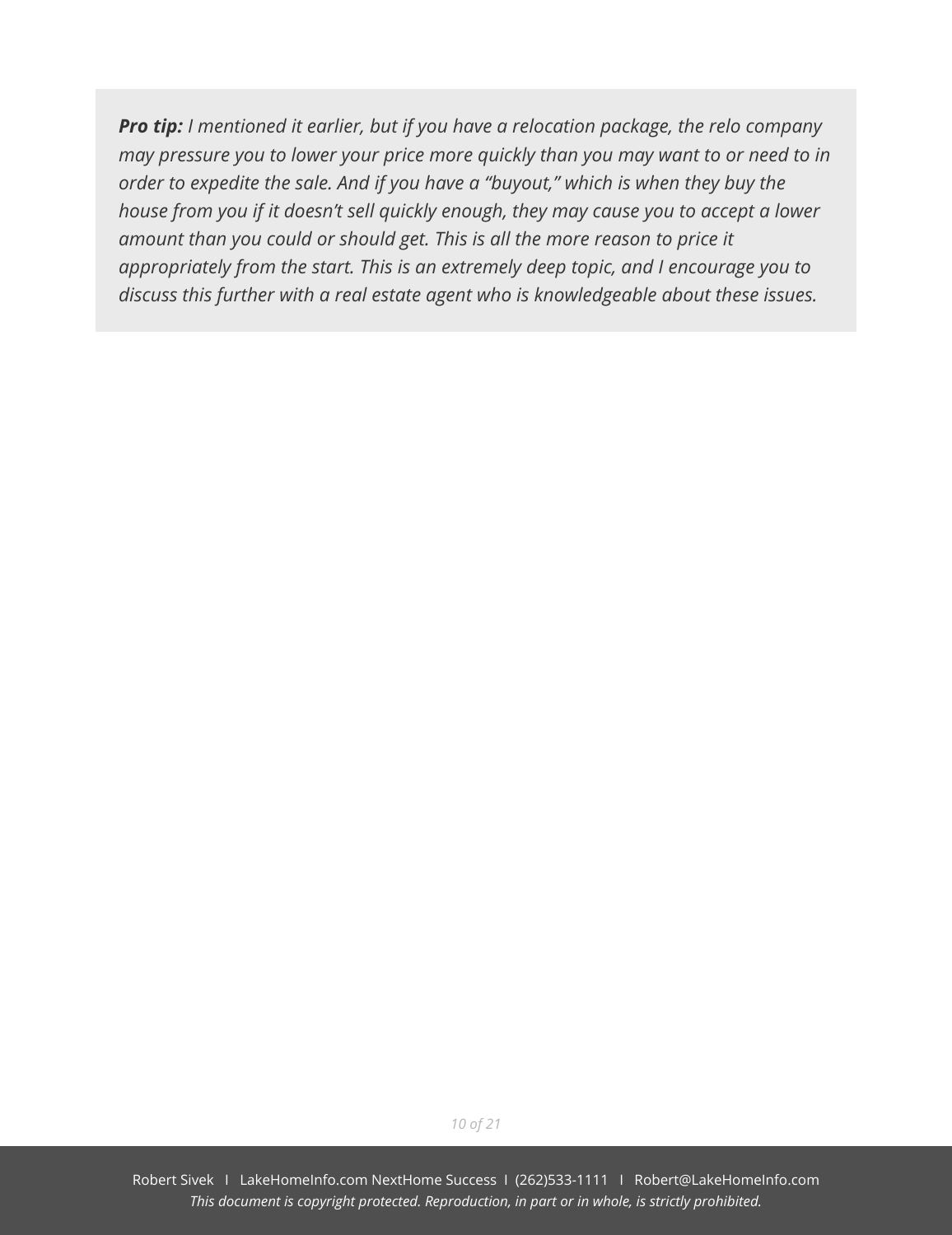### <span id="page-12-0"></span>**8. Get Packin'**

*This might sound a bit over the top, but you should start packing up your house as soon as you commit to relocating.*

*Time flies, and as I've mentioned, you'll have a lot of things to think about and do between now and when you move. One of those things is literally moving, which entails packing up everything you own. Too many homeowners underestimate how much they own and have to pack. Therefore, they often wait until the very last minute to do it. (OK, maybe the last day or two...but that might as well be minutes in the grand scheme of things.)*

*Starting the process of packing up now will do a few things for you:*

- *Save you a lot of stress in the final weeks, days, and hours.*
- *Give you a chance to assess what you can get rid of. (There's probably lots of stuff you never realized you had and don't really need.)*
- *The ability to be more organized. (Rather than just cramming as many things in whatever box happens to have room, you can put things that belong together in the same box.)*
- *It will help your house show better when buyers come look. (Picture uncluttered closets and drawers…)*
- *Allow you to pack over time instead of leaving it as one big, long task. (Do a room per day, for instance.)*

*This doesn't mean to literally pack everything you own right now! You (probably) still need to live in the house, so hold off on the big stuff and the things you use every day, like furniture, kitchenware, clothes, toiletries, etc.*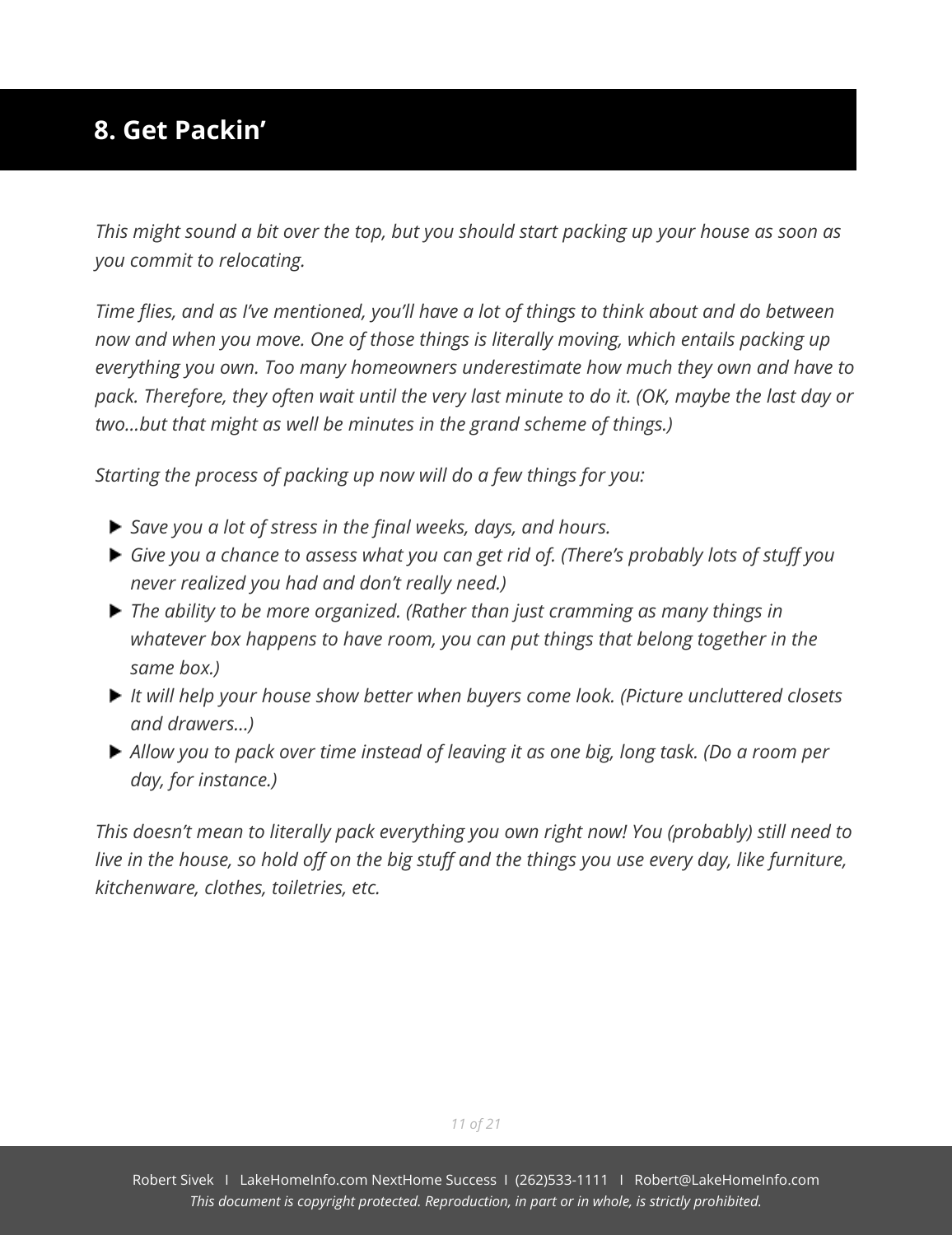*Pro tip: By the way, this is all good advice even if you are hiring a moving company to literally pack all of your belongings. Don't skip this step just because you'll have a crew swarm your house and pack everything up right before you move. An uncluttered house shows better and can help you get a better offer...or an offer at all.*

*Speaking of moving companies...*

*12 of 21*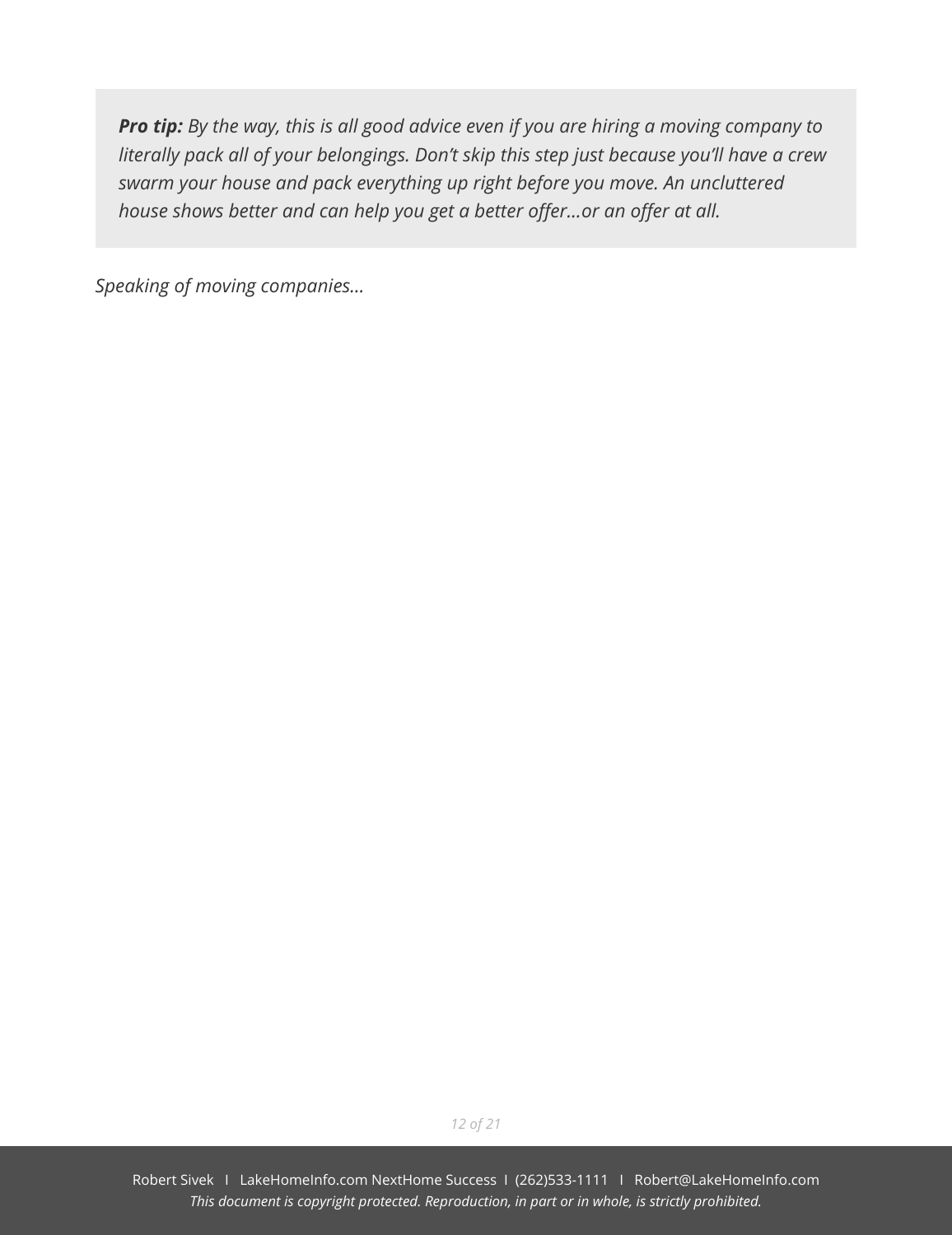#### <span id="page-14-0"></span>**9. Movers (And "Shakers"?)**

*When you're moving locally, there's always the possibility of just renting a truck, enlisting a few friends and family, and moving yourself from one house to another.*

*But when you're moving entirely out of the area, it becomes more difficult to do it yourself. So, there's a good chance you're going to be dealing with movers.*

*You may have already heard some horror stories about moving companies. But just in case you haven't, you should prepare yourself for a potential shock…*

#### *Their fees can be hard to pin down and have a tendency to be wayyyyy above their initial quote.*

*If you read the fine print on their quote, contract, or website, you'll probably notice they give themselves a lot of wiggle room on the price. But it seems that a lot of people are taken by surprise when it happens. That's when the horror stories come out of the woodwork. It seems like everyone who has moved has gone through this, regardless of which company they used.*

*A lot of times, the hidden or unexpected costs are brought up once they already have your belongings in their possession. It can feel like they have your stuff held hostage and they're shaking you down…*

*No matter how careful or aware you are, there's always a chance you'll go through this. So, my best advice is to expect it and plan on the cost being more than quoted. But hopefully knowing this will help you avoid it altogether by being vigilant, asking the right questions, and getting as firm of a quote as possible from any moving company you hire.*

*13 of 21*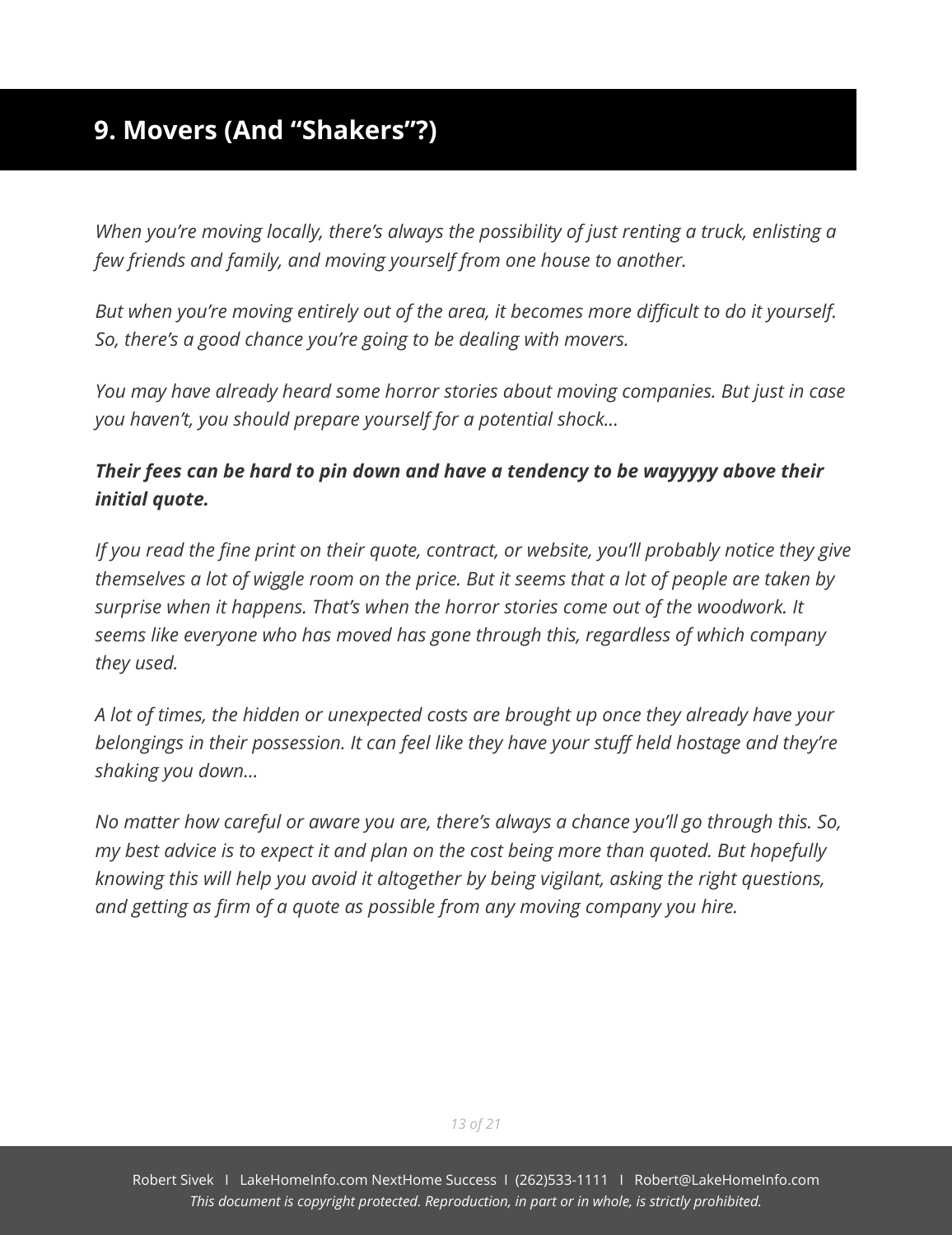<span id="page-15-0"></span>*As Shakespeare once wrote…*

*"All the world's a stage, and all the men and women merely players."*

*When it comes to selling your house, your house is the stage, and all the furnishings become the players.*

*"Staging" has become a common buzzword in real estate, so you're probably somewhat familiar with it. But in case you're not, it basically boils down to furnishing and decorating the house as nicely as possible to create a feel buyers can't resist.*

*The extent to which someone stages a home varies considerably.*

- *Some will hire professionals and bring in rented furnishings and decor.*
- *Others will go out and buy some new stuff to create the feel.*
- *Many people will just use what they've got as best as they can.*
- *Others don't believe it matters at all, and they don't even do any staging.*
- *Some folks take it to the opposite end of the spectrum and leave the house cluttered and unclean. (Don't be "some folks"...)*

*It's up to you how far you want to take it, of course, but putting in at least a little bit of effort is probably a good idea.*

*But here's why I really bring it up…*

*When people are relocating out of area, quite often they have to move out of their home and to the new area before the house is sold. So, they end up having to take all of their belongings, leaving a vacant house.*

*Is it the worst thing in the world? No. But it isn't ideal either. In the least, make sure you have your house "staged" to some degree at the time all of the pictures are taken that'll be used*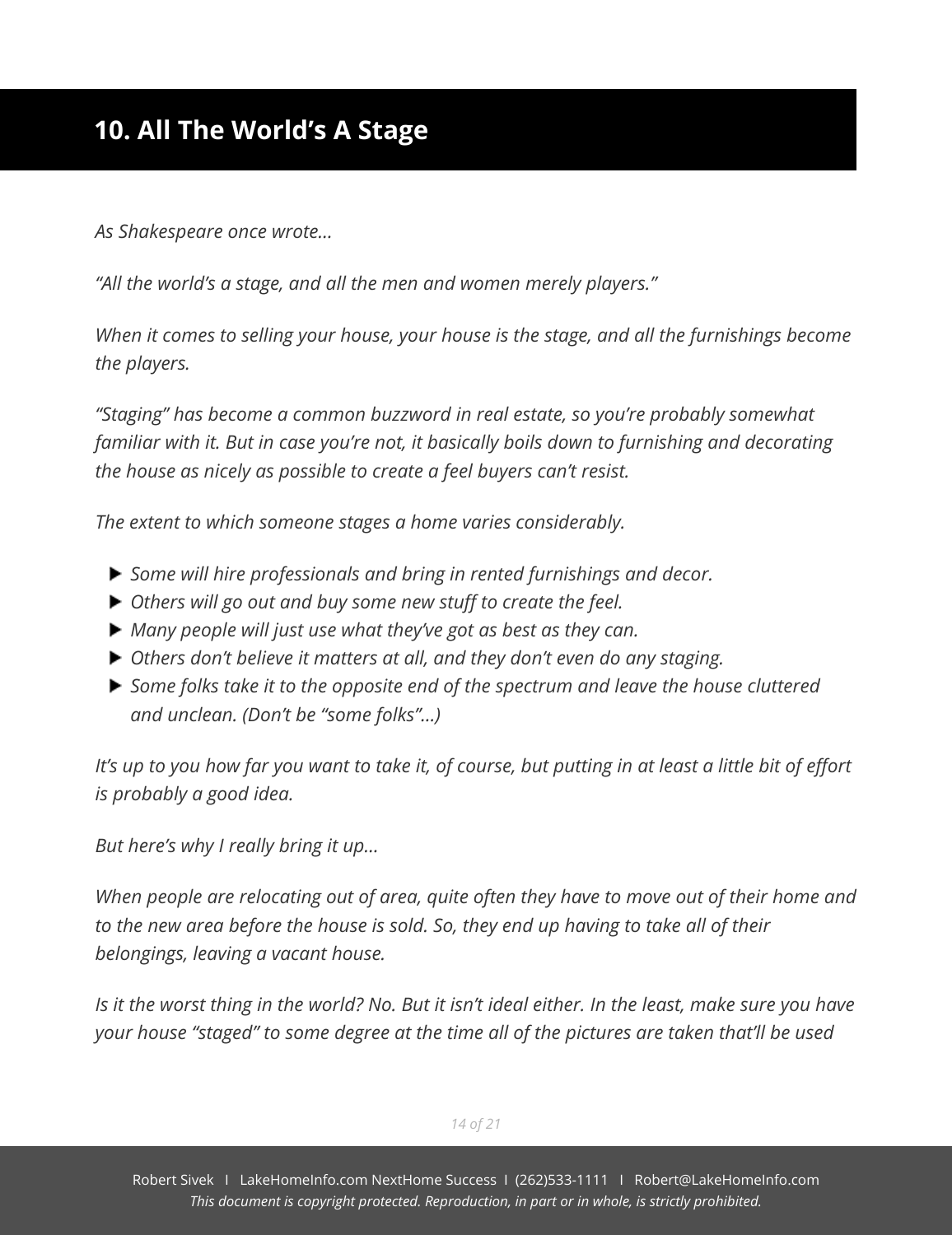*online and in print. That will help buyers envision how it did look, even if you end up having to leave it vacant during the time it's up for sale.*

*15 of 21*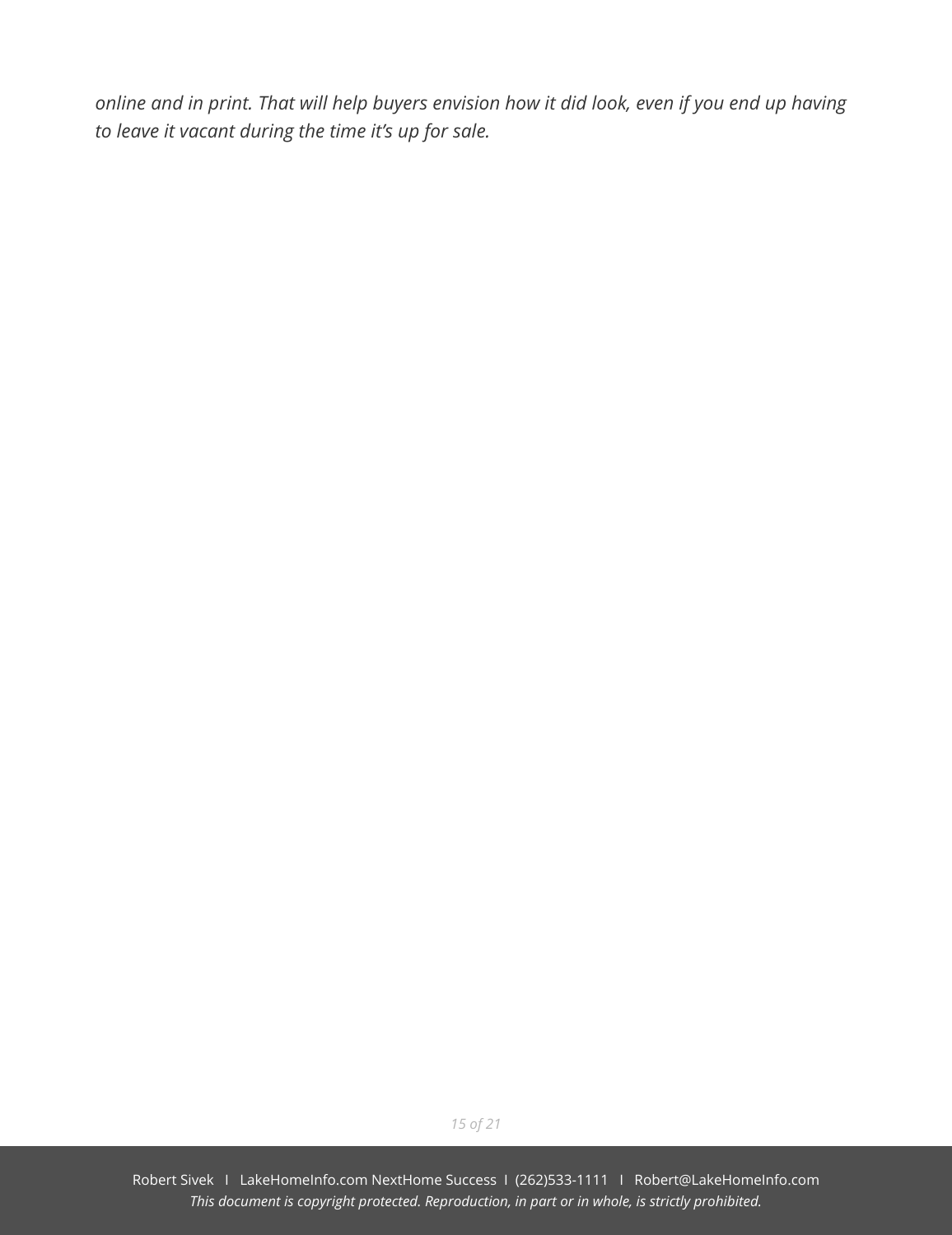## <span id="page-17-0"></span>**11. Just Checkin'…**

*Piggybacking off of that last topic…*

*If you do find yourself moving out of the house before it's sold, and you've relocated out of the area, make sure you have someone responsible for checking on the house regularly.*

*Most likely (and hopefully) nothing bad will happen to your house, but you never know.*

*In the least, you want to make sure that the house is temperate...not too hot and not too cold. People coming to see your home will be affected by having to deal with a stuffy or freezing home. It can make an otherwise perfect home feel like something isn't quite right.*

*You also want to make sure nothing has been taken or broken or left messy. (Buyers and their agents should leave it in perfect condition, of course, but there can always be that one bad apple.)*

*And of course you want to make sure that if something really bad happens, it's found as soon as possible so that further damage can be avoided and so that the problem is fixed before another buyer comes to see the house.*

*So, who should be responsible? A local friend, family member, or neighbor is always a good idea. But you can also possibly rely on your real estate agent. But that's not necessarily to be expected. It's not something that's always offered as part of their responsibilities and services. So, if you want or expect whomever you hire to check on the house, make sure to ask him or her to do so, and make sure you are all on the same page as to how often he or she will go check on the house.*

*This might sound pretty basic, but you'd be amazed at how easily this falls through the cracks and the topic only comes up once something happens to the house.*

*16 of 21*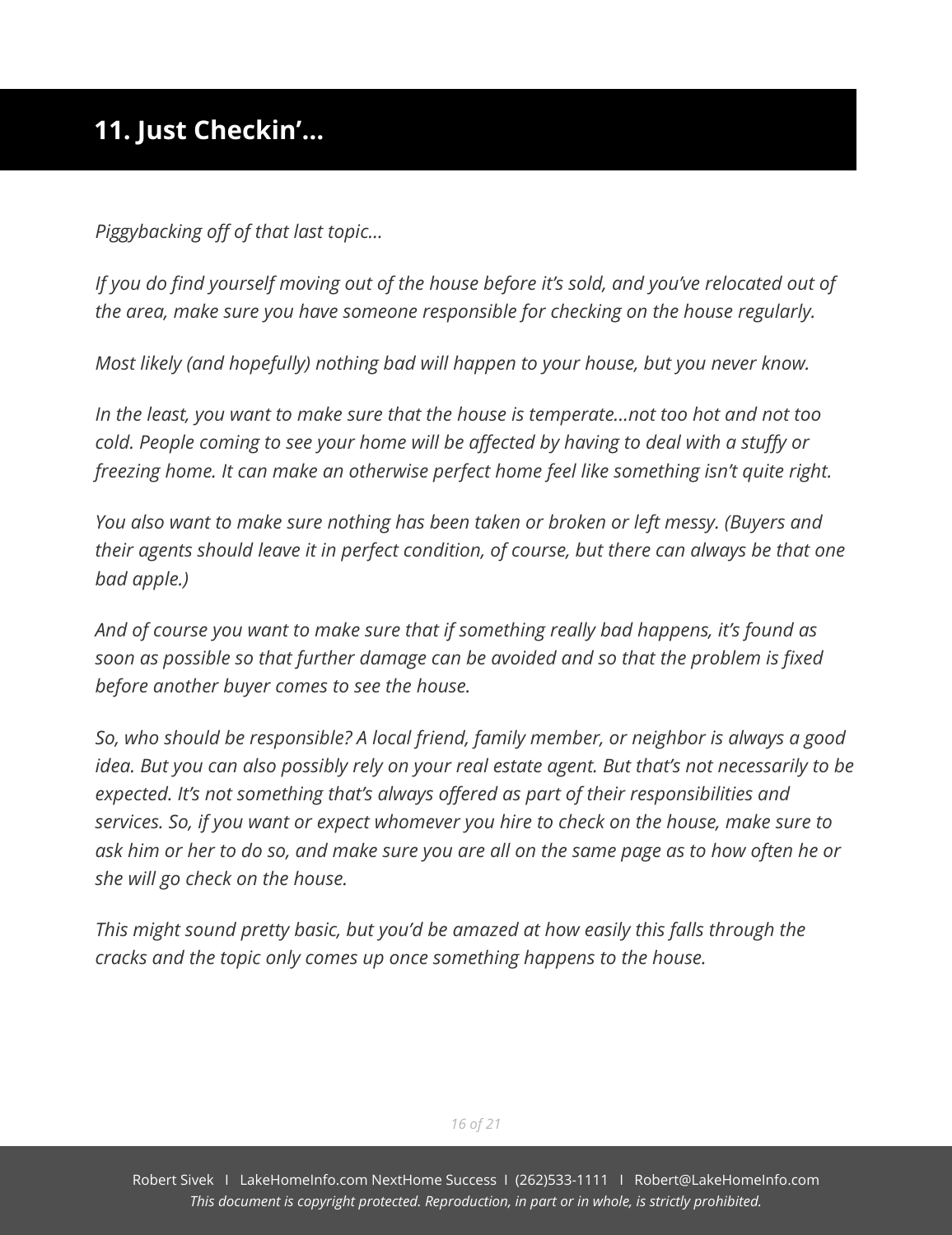### <span id="page-18-0"></span>**12. Timing Your Sale (As Perfectly As Possible)**

*As long as you price your house appropriately, it should sell as quickly as possible. Just how long "possible" is depends upon a lot of factors however…*

*There's no hard and fast answer to how long it will take your house to sell, regardless of whether you and your real estate agent do everything perfectly. It really depends on a few market conditions, such as:*

- *What price range your house is in*
- *The time of year, at least to some degree*
- *The current amount of buyers looking for homes*
- *The current pace of homes going under contract*

*So, to get a fairly decent idea as to how long it will take to sell your home, the first thing you need to do is have a local real estate agent do a thorough market analysis. From this you'll gain insight into how long it will take to sell your house, given the current conditions in your particular price range.*

*Once you have a handle on that, you can start to make decisions on how soon to put your house on the market before your planned (or ideal) move date.*

*It's almost impossible to perfectly time the sale of your house, so you're better off erring on the side of caution and giving yourself more time, rather than less. You can always try and negotiate a closing date further out or find alternate short-term housing if you get a solid enough deal.*

*Pro tip: In terms of lining up a place to live in the area you are relocating to, you should wait to make offers on any homes in the new area until you have your current house firmly under contract.*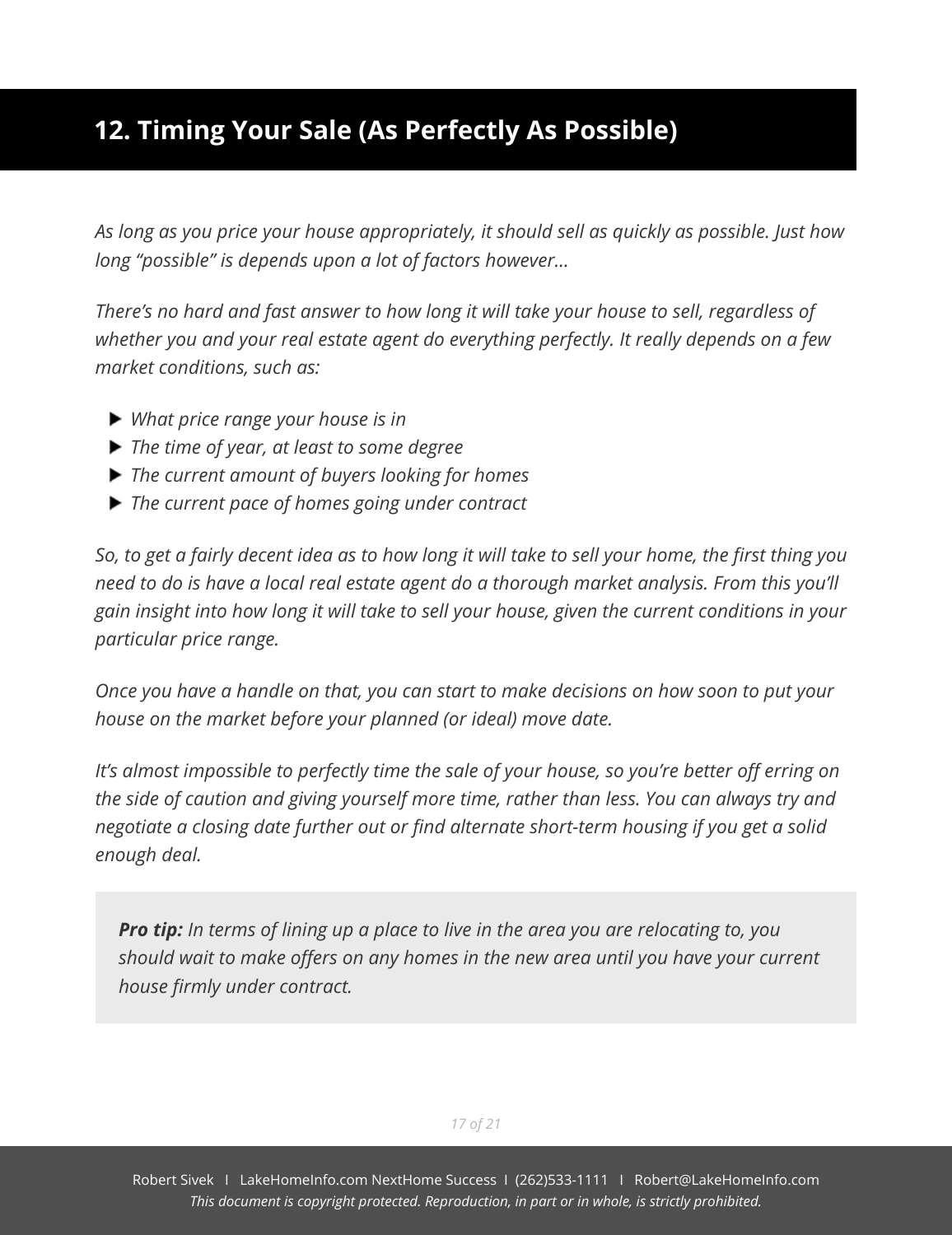*(If you will be buying a home in the area you are relocating to, you may want a copy of my relocation booklet for buyers. Just ask me for a copy, and I'll get one to you. I get into how to time your purchase in that one.)*

*18 of 21*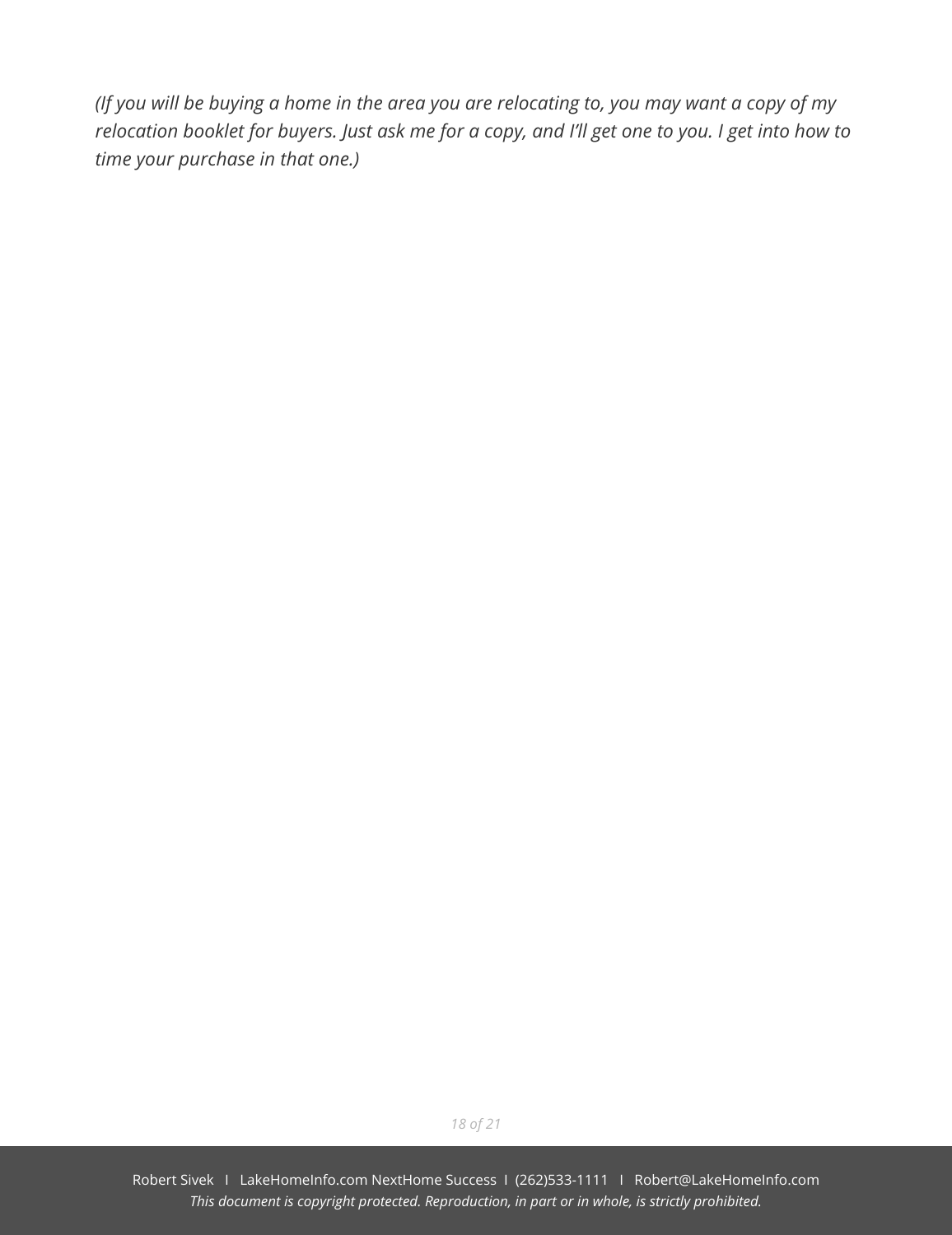### <span id="page-20-0"></span>**13. Selling Your Home As Quickly As Possible… And For As Much As Possible**

*"I'd like to give buyers a great deal on my house!" and "I really hope my house takes at least a year to sell!" are things no homeowner in the world has probably ever said.*

*Every homeowner wants to sell their house for as much as possible and do it as quickly as possible.*

*Ironically, very few people do. They make some pretty common mistakes.*

*This booklet was created to give you some insights into typical issues and topics that affect people selling their house in order to relocate to a new area. But it doesn't get into the more universal topics and issues that affect being able to get your house sold as quickly as possible and for as much as possible.*

*I have another booklet that helps with that…*

#### *My Ultimate Seller's Guide is a bit longer and more in depth than this one. But it's worth your time and effort to read.*

*It's free, and there's no obligation. All you have to do is let me know you want a copy, and I'll get it right to you. (I can send it as a PDF by email and/or a print copy if you'd like.) Just send me an email or a text, or give me a call!*

*And if I don't hear from you, good luck with the sale of your home and your move! But I do hope to hear from you!*

*19 of 21*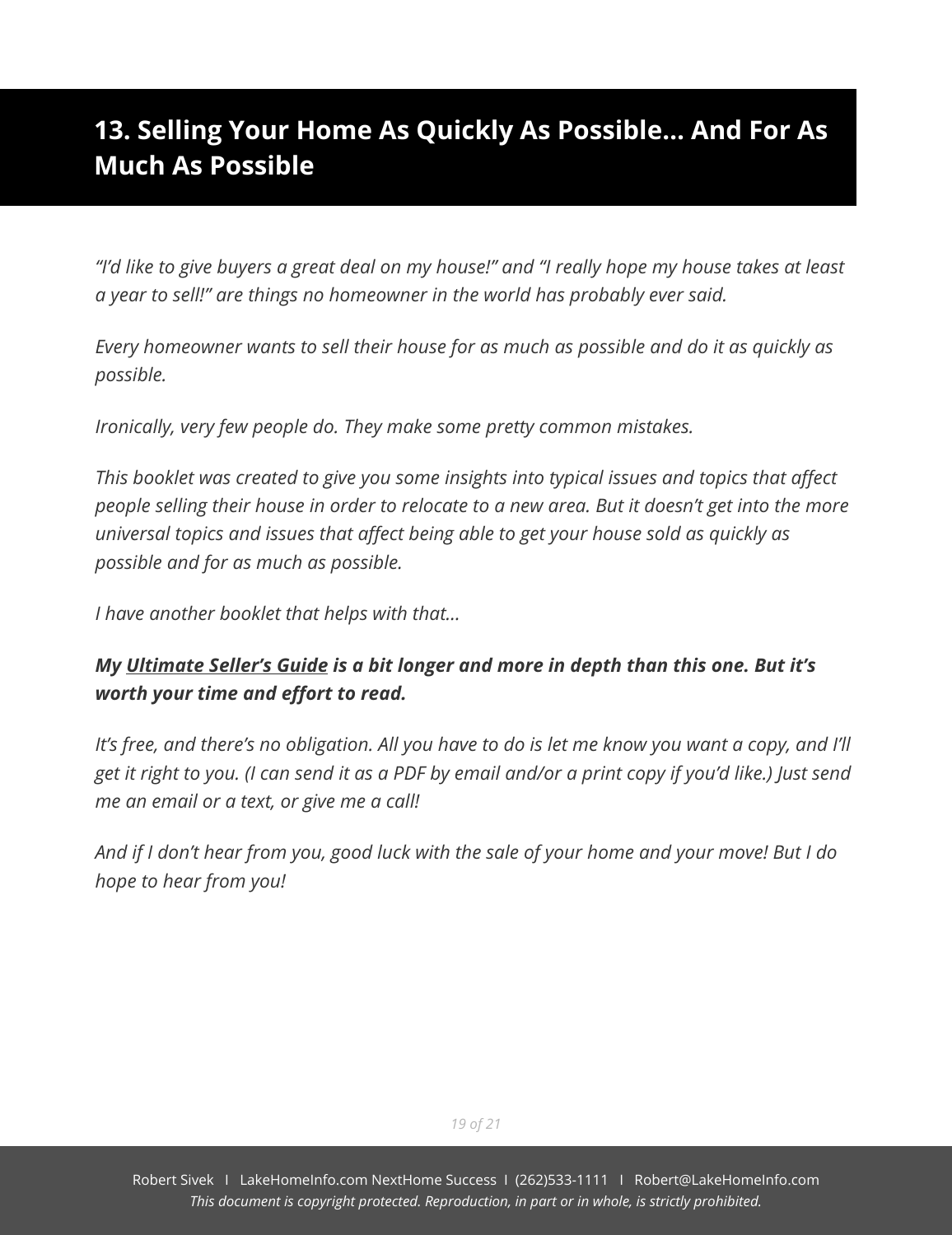#### **Compliments of:**



**Robert Sivek LakeHomeInfo.com NextHome Success Realtor® (262)533-1111 Robert@LakeHomeInfo.com**

#### MEET ROBERT SIVEK

#### **SPECIALTIES**

- Second Homes
- Lake Homes
- Lakefront Real Estate
- Lake Living

**Robert Sivek** is a passionate Realtor whose extensive lake home expertise has earned the reputation as "The Waterfront Specialist." Residing by Whitewater Lake since 1995, he has gained the first-hand familiarity he needs to help his valued clients find that perfect lake property. He even conducts home showings by boat, which imparts him with a rare, sought-after edge in the industry. His expansive knowledge also enables him to recommend amazing trips and restaurants. Furthermore, his vast management, entrepreneurship, and leadership background ensures that the home-buying or selling process will be nothing but seamless.

For the last decade, Robert successfully ran a Facebook page about Whitewater Lake, curating a staggering 1,600 members. Currently, he is serving both buyers and sellers across not only Whitewater Lake, but Rice and Lauderdale Lakes as well. To him, each